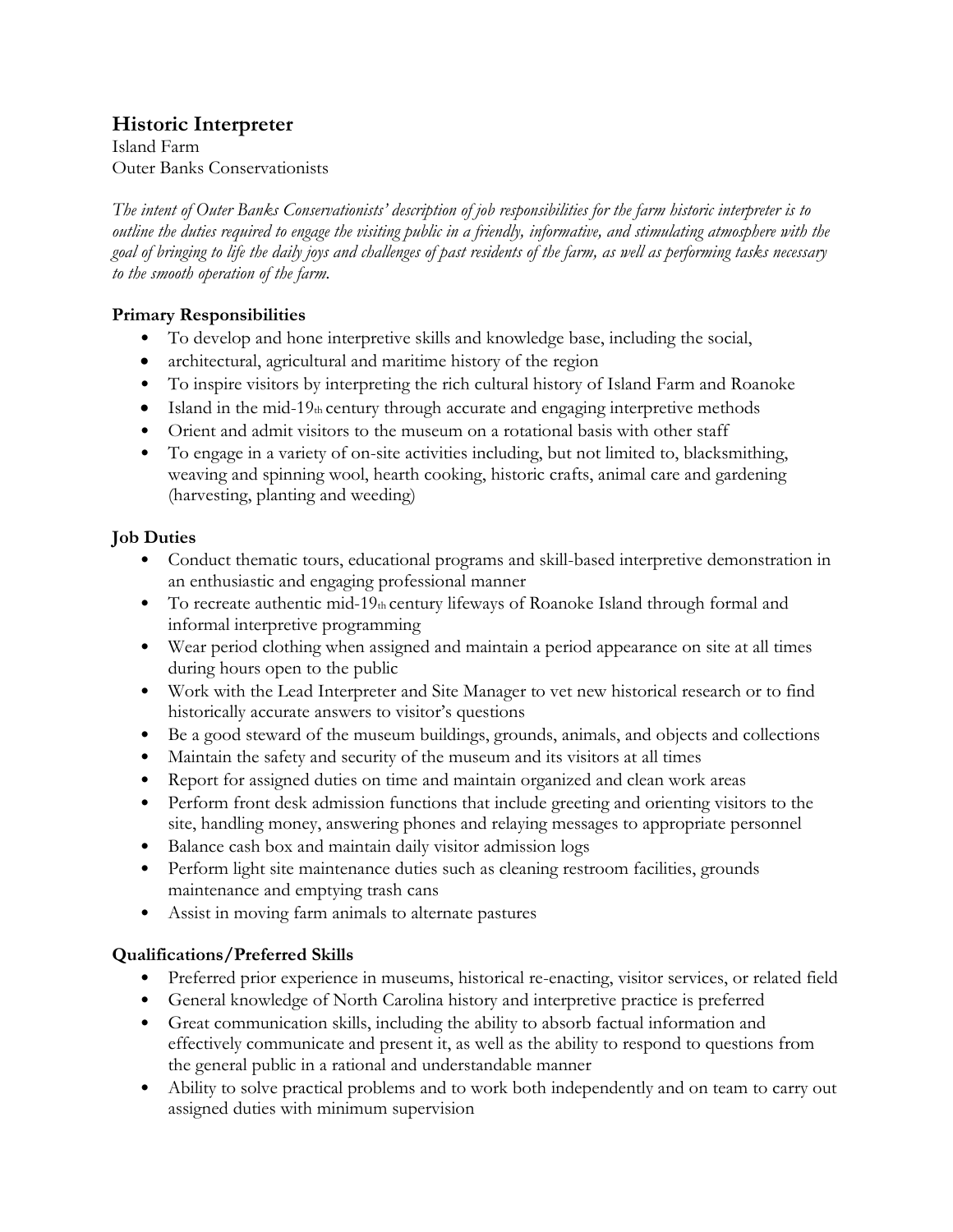#### *Physical Requirements*

- Strength to stand, sit, walk, bend, stoop, or twist for long periods of time
- Ability to lift up to 50 lbs.

#### *Work Environment*

- Work will be performed both indoors and outdoors, in all weather conditions with frequent exposure to heat, cold, dust, dirt, pollen, water, fire, smoke, and farm livestock
- Interpreters must be able to work a minimum of 8 hours per week. A maximum of 30 hours per week is typical for this part-time position
- It is expected that interpreters need limited time-off during the open season of April November
- Must be able to hold a flexible schedule, with non-traditional hours (outside of a typical working day,  $8$  a.m.  $-5$  p.m.) for special events and programs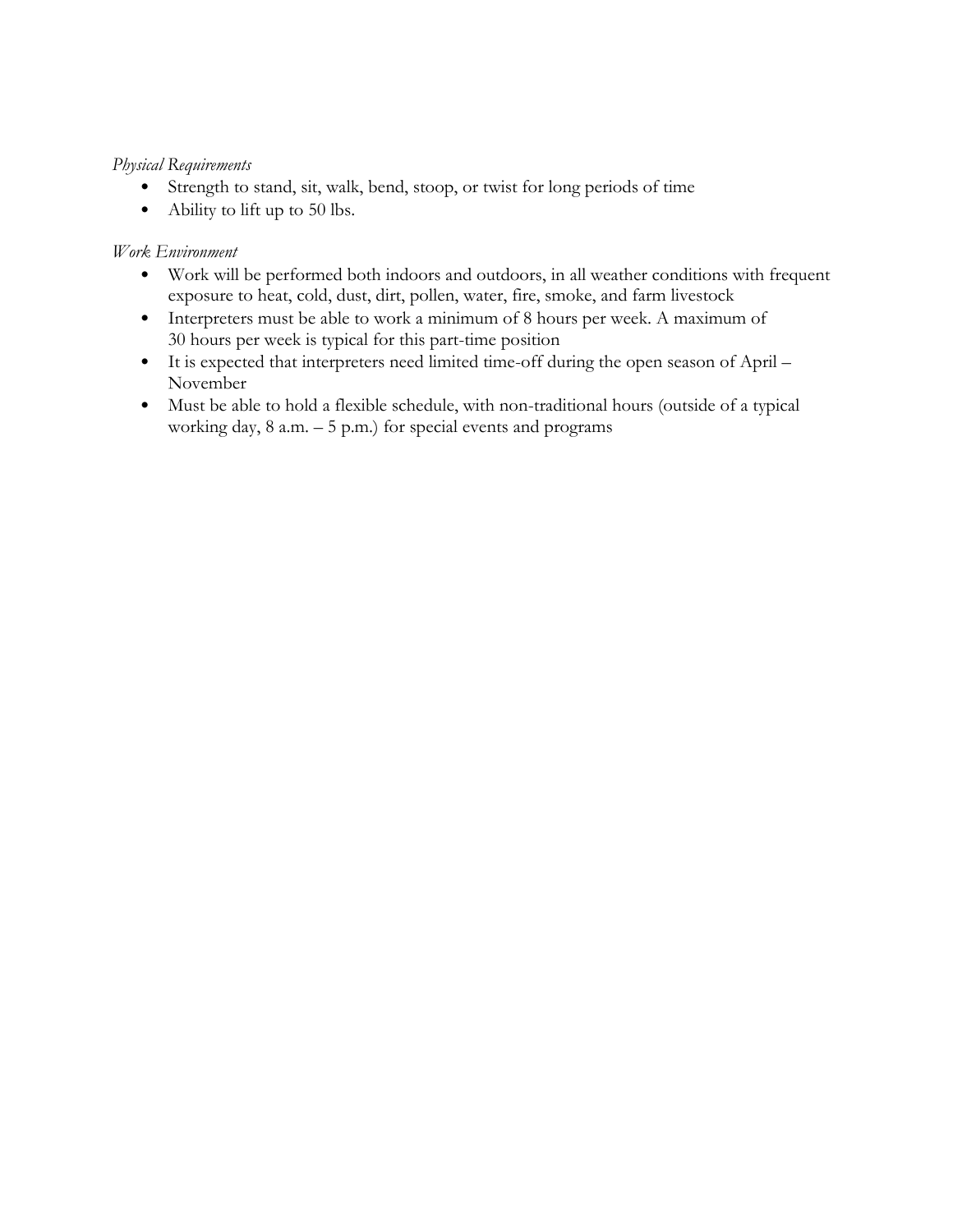

# **Application for Employment**

*Outer Banks Conservationists (OBC), a 501(c)(3) nonprofit organization and is committed to equal opportunity in employment. OBC actively seeks and employs qualified persons, and administers all personnel policies and practices affecting its employees, without discrimination on the basis of race, color, religion, creed, national origin, sex, age, marital status, pregnancy, sexual orientation, physical or mental disability, medical condition, veteran status, political affiliation, ancestry or other status protected by law.*

| Position(s) Applied For                                                                       |                   |         | Date of Application |                       |
|-----------------------------------------------------------------------------------------------|-------------------|---------|---------------------|-----------------------|
| How Did You Learn About Us?                                                                   |                   |         |                     |                       |
| Advertisement                                                                                 | Friend/Relative   | Walk-In |                     |                       |
| <b>Employment Agency</b>                                                                      | Social Media      | Other   |                     |                       |
| <b>Last Name</b>                                                                              | <b>First Name</b> |         | Middle Name         |                       |
| Address<br><b>Number</b>                                                                      | <b>Street</b>     | City    | <b>State</b>        | Zip Code              |
| Telephone Number(s)                                                                           | Home              | Cell    |                     |                       |
| <b>Email Address</b>                                                                          |                   |         |                     |                       |
| Date of Birth                                                                                 |                   |         |                     |                       |
| If you are under 18 years of age, can you provide required proof of your eligibility to work? |                   |         |                     | Yes<br>$\sqrt{N}$     |
| Have you ever filed an application with us before?                                            |                   |         |                     | Yes<br>N <sub>0</sub> |
| If $\cos \theta$ places give data.                                                            |                   |         |                     |                       |

| If yes, please give date:                   |          |
|---------------------------------------------|----------|
| Have you ever been employed with us before? | $Yes$ No |
|                                             |          |
| Are you currently employed?                 | $Yes$ No |
| May we contact your present employer?       | $Yes$ No |